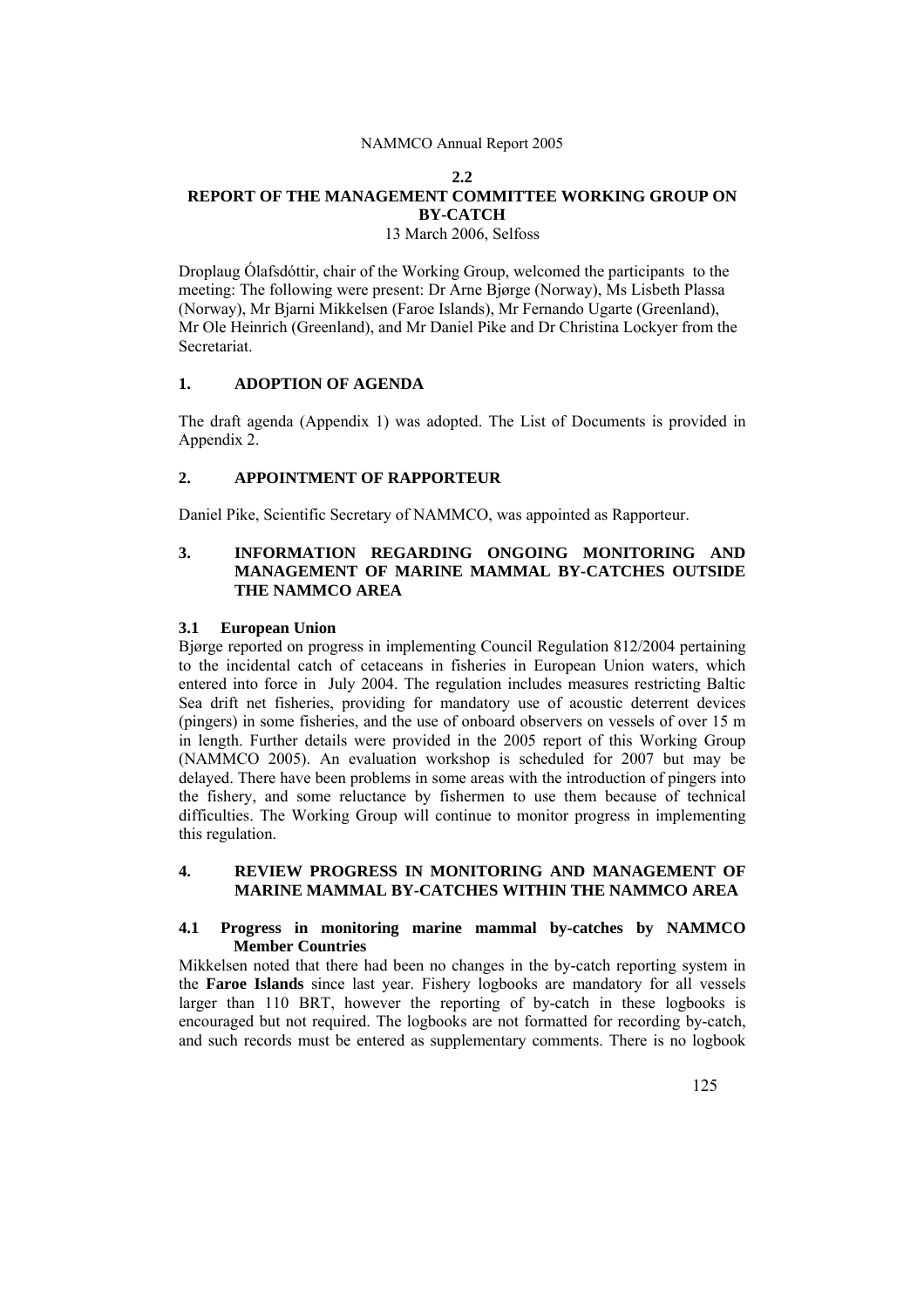system in place for smaller boats. Mikkelsen noted that there had been a close cooperation between fisheries and science, and that there was no indication that substantial numbers of marine mammals were being by-caught.

Ugarte reported that, since last year, the format of the mandatory logbook reporting system in **Greenland** has been changed so that reporting of marine mammal by-catch is explicitly required. In most cases by-catch of small whales and seals in coastal fisheries is thought to be included in the catch statistics but there is no way to separate out by-catch from directed catch. By-catch of large whales is probably always reported because the fisherman must seek permission from the Department of Hunting before the whale can be killed and utilised, and the fisherman can receive compensation for damaged gear.

Ólafsdóttir reported that the by-catch monitoring programme in **Iceland** is unchanged from last year. The reporting of marine mammal by-catch in fishery logbooks is mandatory on all vessels. However reporting in most fisheries is very poor. An effort to introduce a procedure for reporting marine mammal by-catch through the log book system was initiated for the gillnet fishing fleet in 2002, and the results from this programme were evaluated by the Scientific Committee and this Working Group last year (NAMMCO 2005). The recommendations for improvement of the reporting system made last year were accepted by Iceland, but there has been no progress in implementing them.

Bjørge noted that **Norway** had the legal instruments necessary to manage marine mammal by-catch, but to date data on by-catch had been lacking. The reporting of marine mammal by-catch in fishery logbooks has been mandatory since 2003 on vessels larger than 21 m. The fisheries statistical database has recently been updated to include fields for marine mammal by-catch. In 2005 two new programmes were introduced: an independent observer (IO) programme for large vessels, and "reference fleet" (RF) programmes for large and small vessels. In the RF programme vessels are contracted to provide detailed information on their catch, effort and by-catch. The main objective of the IO programme is to monitor catch composition in order to improve fishery regulations, and recording of by-catch is a secondary objective. The offshore RF programme is designed to improve catch and effort statistics to support fish stock assessment. The coastal RF programme is designed to provide detailed data on catch, effort, by-catch and the size distribution of the catch, including by-catches of marine mammals. Further details of these programmes are provided in Section 4.2.1.

# **4.2 Evaluation of procedures developed and implemented by NAMMCO Member Countries**

#### **4.2.1 Norway**

Working papers NAMMCO/15/MC/BC/7 and NAMMCO/15/MC/BC/8 reported on progress in using the IO and RF programmes to monitor by-catch in coastal (NAMMCO/15/MC/BC/8), shelf and offshore fisheries (NAMMCO/15/MC/BC/7).

A team of onboard independent observers reported in 2005 from shelf and offshore long line fisheries (920,400 hooks), Danish seine (355 hauls), purse seine targeting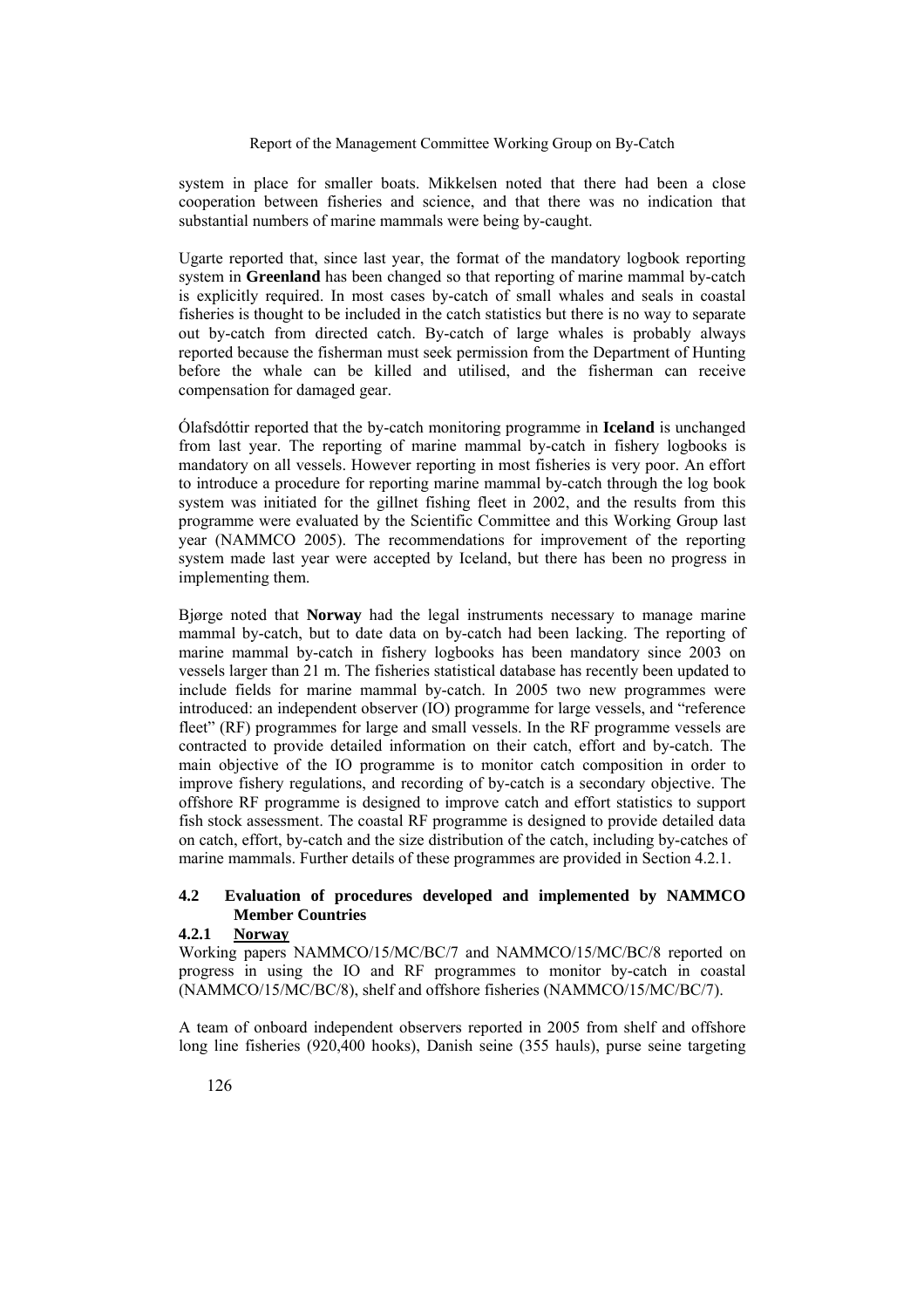saithe (64 sets), demersal trawl (3,693 hours), shrimp trawls (3,555 hours). No marine mammals were reported by-caught during the observed fishing operations. In 2005, ten contracted commercial vessels reported from demersal trawl (9,396 hours, 2,582 hauls), Danish seine (30 hauls), purse seine (71 sets), long lines (36,683,400 hooks) and gill net (64,530 nets) operations. No marine mammal was reported by-caught in the trawl, Danish seine, purse seine, and long line fisheries. In the gill net fisheries seven seals were reported by-caught: three grey seals in statistics area 6 (Lofoten area), and four harp seals in statistics area 21 (west of Svalbard).

In order to improve the fisheries statistics for coastal and inshore fisheries, a number of coastal fishing vessels were contracted to provide very detailed information on their fishing effort, catches, by-catches including incidental catches of seabirds and marine mammals. The skippers of a sub-sample of coastal fishing vessels less than 15 m total length were contracted and offered economic compensation for providing information on their fishing operations and catches. The financial compensation in combination with the selection procedure and a continuous personal dialog with the skippers contribute to the reliability of the reported information.

By the end of 2005 a total of 18 vessels was contracted, two vessels in each of nine fishery statistics areas. Fourteen of these vessels were contracted by 1st October and for these vessels information on effort, catch and by-catch were available for the period October-December 2005.

Forty marine mammals (26 harbour porpoises, 10 harbour seals and 4 grey seals) were by-caught by the contracted vessels during the period of October to December 2005. Information on the associated gear type, fishing effort and landed catches of target species was provided. The first period of data from the contracted fishing vessels indicates that this is a promising method for monitoring by-catches and estimating total removals of marine mammals by commercial coastal fisheries.

As data on marine mammal by-catches accumulate, the next step will be to estimate the magnitude of these by-catches by extrapolating from observed and reported fishing operations to entire fisheries. It is anticipated that this will be feasible sometime in 2007.

The Working Group welcomed the progress by Norway in monitoring by-catch in coastal and offshore fisheries. In discussion it was noted that monitoring 14 of the small vessels in the coastal fleet during a three-month period was unlikely to produce estimates of by-catch with acceptable precision, as this comprised a small proportion of the total number of gillnetters. However this will be evaluated once further data are accumulated. It was also noted that misreporting by RF vessels is possible and is difficult to detect. However the intention was to minimize the likelihood of misreporting by being careful in the choice of reference vessels, maintaining contact with the skippers and by closely monitoring their reports.

### **4.2.2 Other countries**

In 2004 the Scientific Committee recommended that full uncertainty should be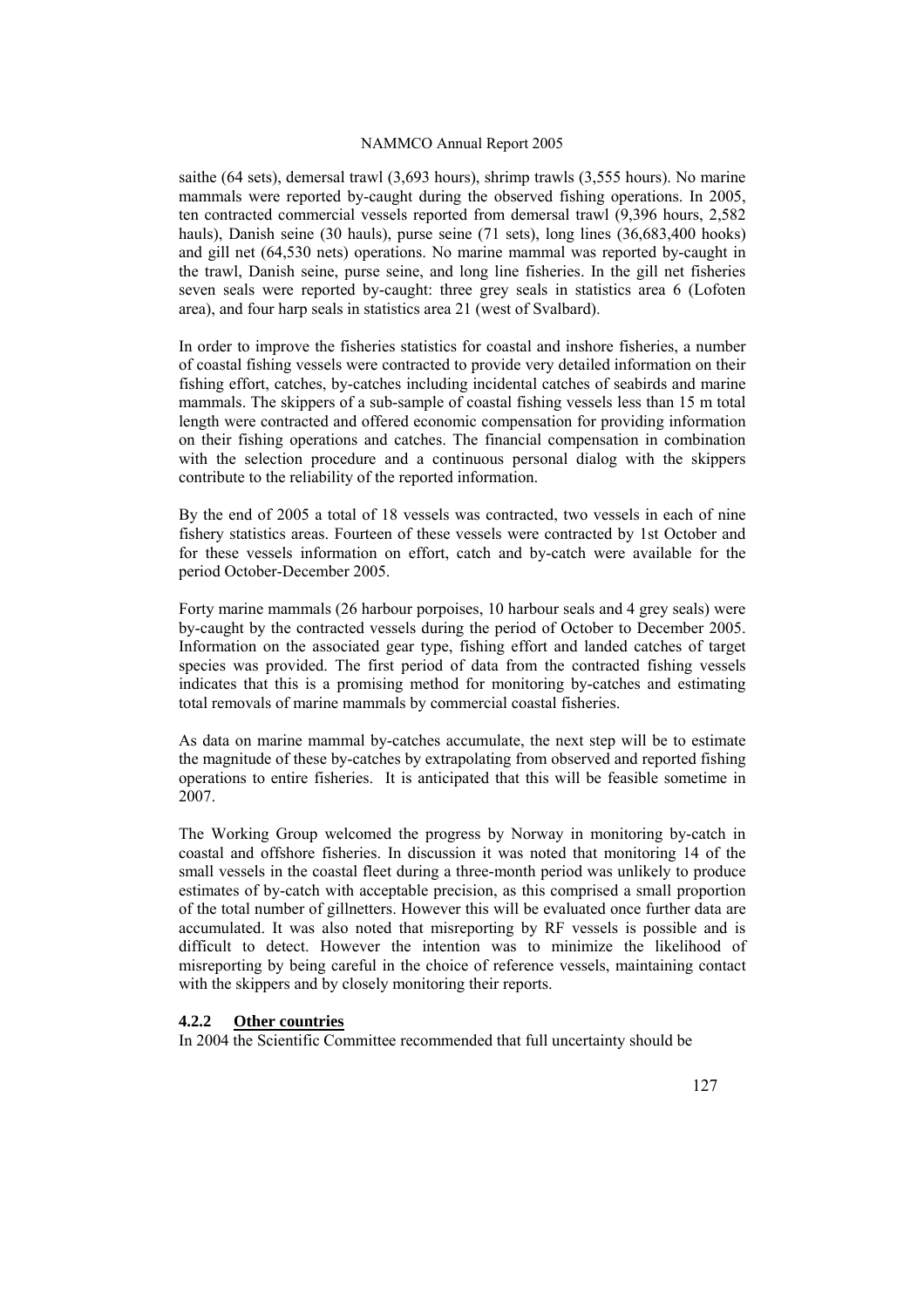incorporated into the by-catch estimates from the Icelandic logbook programme and the experimental gillnet survey. In working paper NAMMCO/15/MC/BC/12 the original estimates of marine mammal by-catch in the gill net fishery presented by Ólafsdóttir and Gunnlaugsson (2004) were verified giving confidence limits for the estimates for each species, area and time period. In addition new estimates on by-catch from observer survey in 2005 were presented. The confidence limits for the average numbers of by-caught animals in nets were estimated using a bootstrap procedure by generating 1,000 resamplings of the by-catch data for each mammal species, area and time period. Estimates of the by-catch of harbour porpoise, the most commonly bycaught species, from the logbook programme had moderate precision (95% CI plus/minus 30-50%) for the total area, while estimates from the observer programme had lower precision. Estimates of the by-catch of harbour seals, the second most commonly caught species, had somewhat lower precision. For other species, precision was very poor because of the relative rarity of by-catch events. The precision of estimates from the logbook programme could be improved by increasing the number of reporting fishermen, which is only about 5% at present. However as noted by the Scientific Committee last year some of the critical assumptions underlying the estimation of by-catch from the logbook programme are unlikely to be always met and their failure will lead to the underestimation of by-catch. This is supported by the fact that the point estimates of harbour porpoise by-catch from the experimental gillnet survey are substantially higher than those from the logbook programme for similar time periods.

The Working Group welcomed Iceland's progress in fulfilling this technical recommendation by the Scientific Committee. It was noted that the level of precision for the most commonly caught species, the harbour porpoise, may be acceptable even with the present low rate of reporting in the logbook programme. In this regard the recommendation by the Scientific Committee to carry out an analysis of the level of observer coverage required to achieve an acceptable level of precision in by-catch estimates from the Icelandic gillnet fishery was reiterated. However the potential for negative bias in estimates from this programme still needs to be addressed, and the Working Group referred to the recommendations of the Scientific Committee  $(NAMMCO 2005)$  for doing so.

It was noted in the Working Paper that the estimated number of bycaught harbour seals is high relative to the known abundance of this species. It also seems likely that seals are bycaught in substantial numbers in the lumpfish fishery, however no estimates exist for this. The Working Group therefore reiterated its recommendation of last year that the Icelandic monitoring programme should be extended to include this fishery.

# **5. EVALUATION OF THE POTENTIAL RISK OF MARINE MAMMAL BY-CATCH IN THE FISHERY WITHIN THE NAMMCO AREA**

**5.1 Spatial and temporal overlap in the fishing activity and distribution of marine mammals within the NAMMCO area**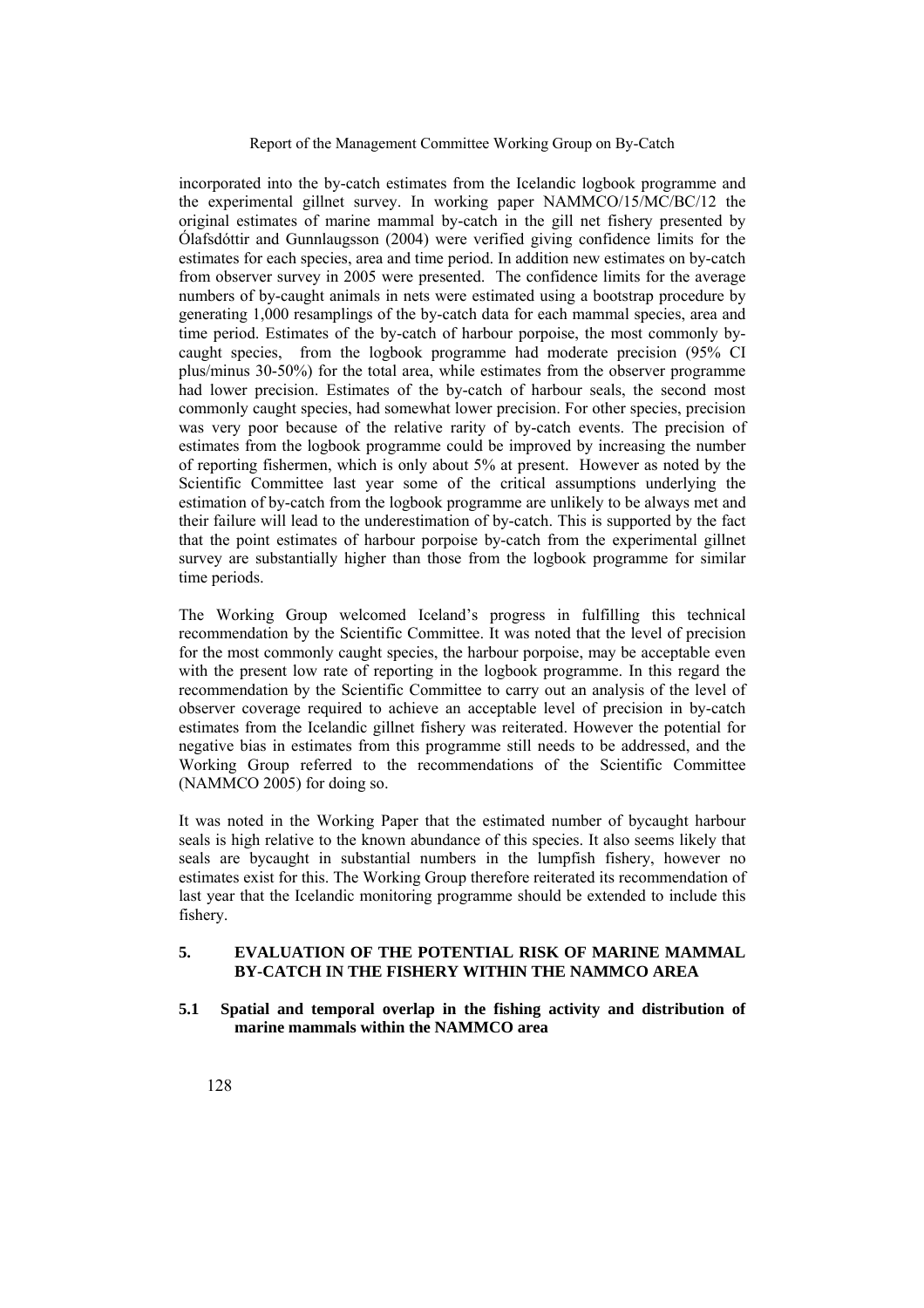### **Greenland**

Working paper NAMMCO/15/MC/BC/9 presented a partial and preliminary description of fisheries in Greenland, including target species, area, season, gear type, regulatory regime and potential for marine mammal by-catch. Fisheries are regulated through a system of licences that limit the species to be fished, the area, the time of the year used for fishing and/or the amount of fish to be caught. Several species have total allowable catches in accordance with international advice. The Ministry of Fisheries and hunting in Greenland regulates the catch of 18 species belonging to 16 genera of fish, crustaceans and molluscs: Greenland halibut, Atlantic halibut, golden redfish, beaked redfish, cod, polar cod, common grenadier, northern grenadier, striped wolffish, spotted wolffish, capelin, Atlantic salmon, lumpfish, Arctic char, shrimp, snow crab and scallop. Besides these commercially and/or culturally important species, there are occasional catches of other species, such as blue whiting, American plaice or Atlantic herring. The most important fisheries are those for shrimp and Greenland halibut. In the latter fishery, gillnets are used and there is some potential for by-catch. Coastal fisheries for cod, lumpfish, salmon and Arctic char also use gillnets. Pound nets set for cod and traps set for crab have resulted in occasional entanglements of humpback whales. Given that the vast majority of the fishermen who deploy fishing gear have a hunting licence, it was considered likely that most by-catch of seals and small cetaceans is consumed or sold in the same way as the animals that are shot with rifle, and probably enters the catch statistics but is not distinguished as by-catch.

The best known by-catch problem in Greenland is the entanglement of humpback whales in fishing gear. Most entanglements occur in crab pot lines and stationary pound nets, but set gillnets are also at risk. The meat of by-caught humpback whales is distributed among municipal institutions, such as hospitals and schools, and among the public that gathers where the whales are being flensed. The flensing of a humpback whale is an important social and cultural event. The by-catch benefits the community in the form of free meat and work for whaling and flensing crews. However, the affected fishermen lose because their lost and damaged gear is only partially compensated by the government, according to the fishermen's economic status. In addition, the government absorbs costs associated with replacement of damaged gear and the flensing and distribution of the whale.

The Working Group considered this work to be incomplete as it did not provide descriptions and spatial distributions of all fisheries in sufficient detail and provided no information on the potential for overlap with marine mammals. Nevertheless this was considered a first step in assessing the potential for by-catch in Greenland. In this regard the Working Group noted that there was potential for marine mammal by-catch in nearshore gillnet and trap fisheries for several species, but at present there is no way to assess the magnitude of by-catch that is occurring. The Working Group recommended the completion of this report.

#### **Norway**

Working paper NAMMCO/15/MC/BC/6 presented an overview of the main Norwegian fisheries with regard to landings, spatial and temporal distribution of catches, and the distribution of the main marine mammal species in Norwegian waters,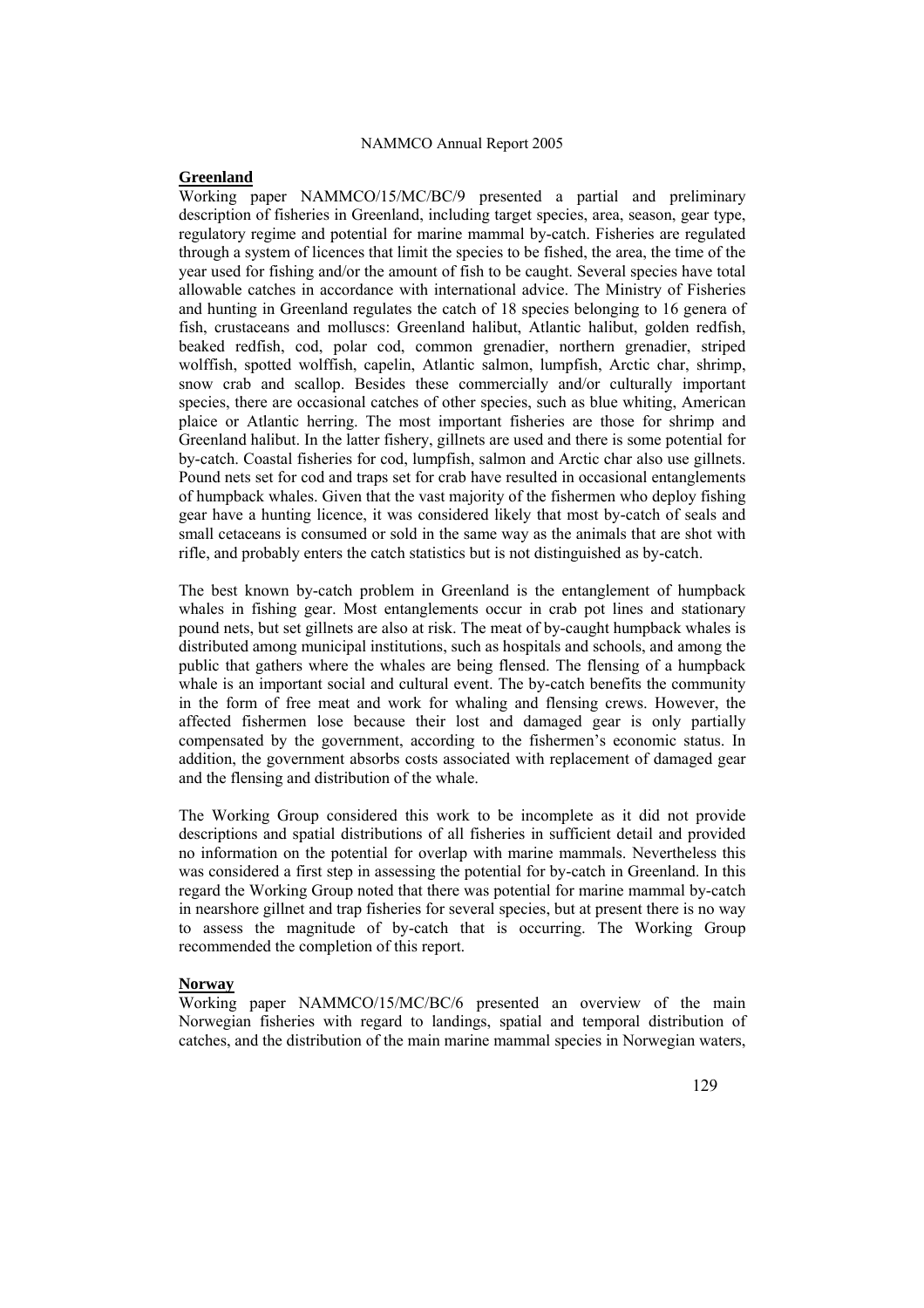with the intention of showing where and when there are elevated risks for by-catches of marine mammals. The Norwegian fishing fleet operates a range of gear types and individual vessels might operate more than one gear type depending on target species, season and area. Purse seines and trawl are the main fishing gear for pelagic fisheries with regard to landed catches, and demersal trawl, long lines and bottom set gill nets are the main gear types for demersal species. The majority of pelagic and demersal fish landed in Norway is caught by purse seine and demersal trawl, respectively. These gear types are supposed to have a relatively low risk of marine mammal bycatches. The majority of fishing vessels are small, coastal types deploying a variety of gears. Some of these are coastal gillnetters which are associated with higher risk of marine mammal by-catch (see 4.2.1). However the number of these vessels has declined greatly in the past 20 years.

The distributions of several species of toothed and baleen whales are well known for the summer months but poorly described for the remainder of the year. These distributions show considerable overlap with those of fisheries. However, these provide a static picture of fishery and marine mammal distribution, which in the real world are very dynamic both in space and time. Much more detailed data would be required to identify potential "hotspots" for marine mammal by-catch.

The Working Group welcomed this contribution from Norway, noting that it added greatly to their understanding of Norwegian fisheries. These reviews were originally requested in 2004 (NAMMCO 2004) for the purpose of developing recommendations and priorities for by-catch monitoring in member countries. While the reviews had proven quite useful in identifying fisheries that were most at risk for marine mammal by-catch, it was considered that further progress in this area would require much finer spatial and temporal resolution of both fishery and marine mammal distributions than was available for most areas. Therefore, the Working Group **recommended** that efforts be concentrated on developing effective monitoring programmes, especially for fisheries identified as being most at risk for marine mammal by-catch.

### **6. REPORTING OF BY-CATCH TO NAMMCO**

### **6.1 Reporting in 2005**

Pike reviewed the by-catch information in the National Progress Reports applicable for 2004. This year all countries included the required section on by-catch in their progress reports, however the format was not followed in all cases. It is apparent that, without effective by-catch monitoring programmes in place, countries cannot report by-catch in a way that can be quantified. The Faroe Islands provided information on their collection programme and reported some by-catch. Greenland reported some bycatch but no details as to the methodology of by-catch data collection, coverage, or monitoring effort are given. Norway provided a brief description of ongoing programmes to monitor by-catch, but it was too preliminary to provide any estimates from these programmes (see 4.2.1). Iceland provided the most detailed reporting of by-catch. However total by-catch cannot readily be estimated from these data as reported. The Icelandic monitoring programme was reviewed in detail in 2005 (NAMMCO 2005).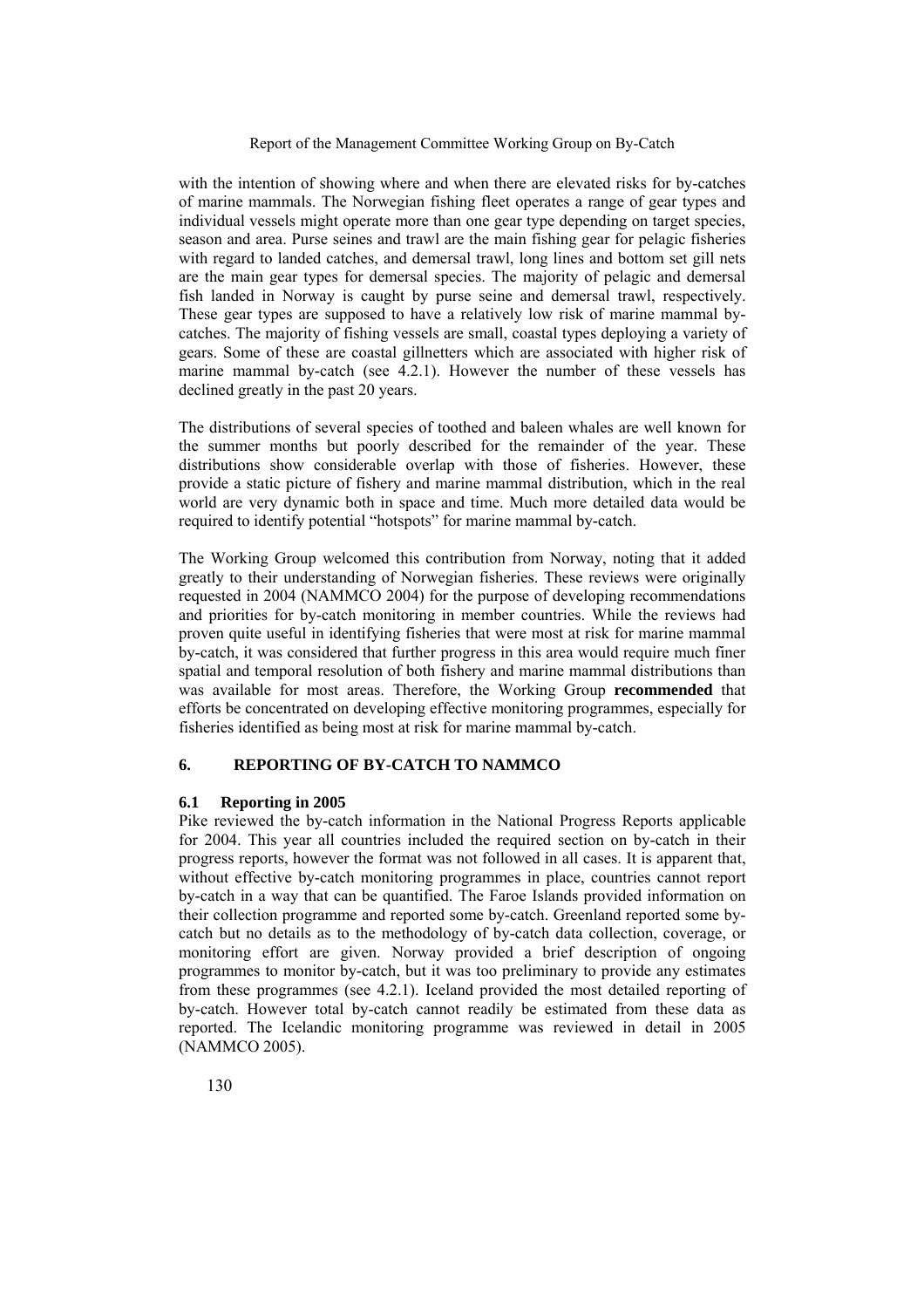### **7. OTHER ITEMS**

### **7.1 Proposal for a workshop on by-catch monitoring**

The Terms of Reference for this working group indicate that its major focus is to improve the systems for collecting data on by-catch in NAMMCO member countries. At present no NAMMCO member country has an effective monitoring programme for marine mammal by-catch. The Icelandic programme is the most advanced, and was reviewed by the Scientific Committee in 2004 (NAMMCO 2005). By-catch monitoring in Greenland, the Faroe Islands and Norway is less developed, and no quantitative estimates of by-catch can yet be made available for these areas. Given the early stage of development of by-catch monitoring programmes in NAMMCO member countries, there is potentially much to gain from learning from the experiences of other jurisdictions where monitoring programmes are more developed.

The Working Group therefore proposes that NAMMCO host a workshop with the theme "Monitoring Marine Mammal By-catch". The meeting would focus on the following issues:

- 1. Review of by-catch in NAMMCO member countries, and present systems of monitoring;
- 2. Review of monitoring systems in other jurisdictions what works and what does not;
- 3. Recommendations to establish and/or improve by-catch monitoring systems in NAMMCO member countries.

The Report from the Workshop would be available to this Working Group in 2007 and could be used to make progress on recommendations to NAMMCO member countries for improving their by-catch monitoring programmes.

The 3-day workshop would include only a few invited experts from relevant jurisdictions, as well as those members of the Working Group who wished to attend. The experts invited would be people directly involved in the setup and operation of monitoring programmes and analysis of by-catch data. The workshop would be held in January 2007, to allow sufficient time for meeting preparations. Invited experts would be offered funding support by NAMMCO, but could come at their own expense if they can. It is assumed that delegates from this Working Group would pay for their own travel and expenses. The total cost of the workshop would be approximately NOK 72,000.

The Working Group considered that such a workshop would be very useful in fulfilling its terms of reference, and **recommended** that NAMMCO support this proposal.

# **7.2 Information from ICES and SMM By-catch workshops**

In 2005 Pike attended two workshops which focused primarily on the mitigation of marine mammal by-catch. ICES hosted a theme session "Mitigation Methods for Reduction of Marine Mammal and Sea Turtle By-catch in Fisheries" at the Annual Science Conference held in Aberdeen, 20-24 September 2005. The session dealt primarily with by-catch mitigation, but there was some information presented on by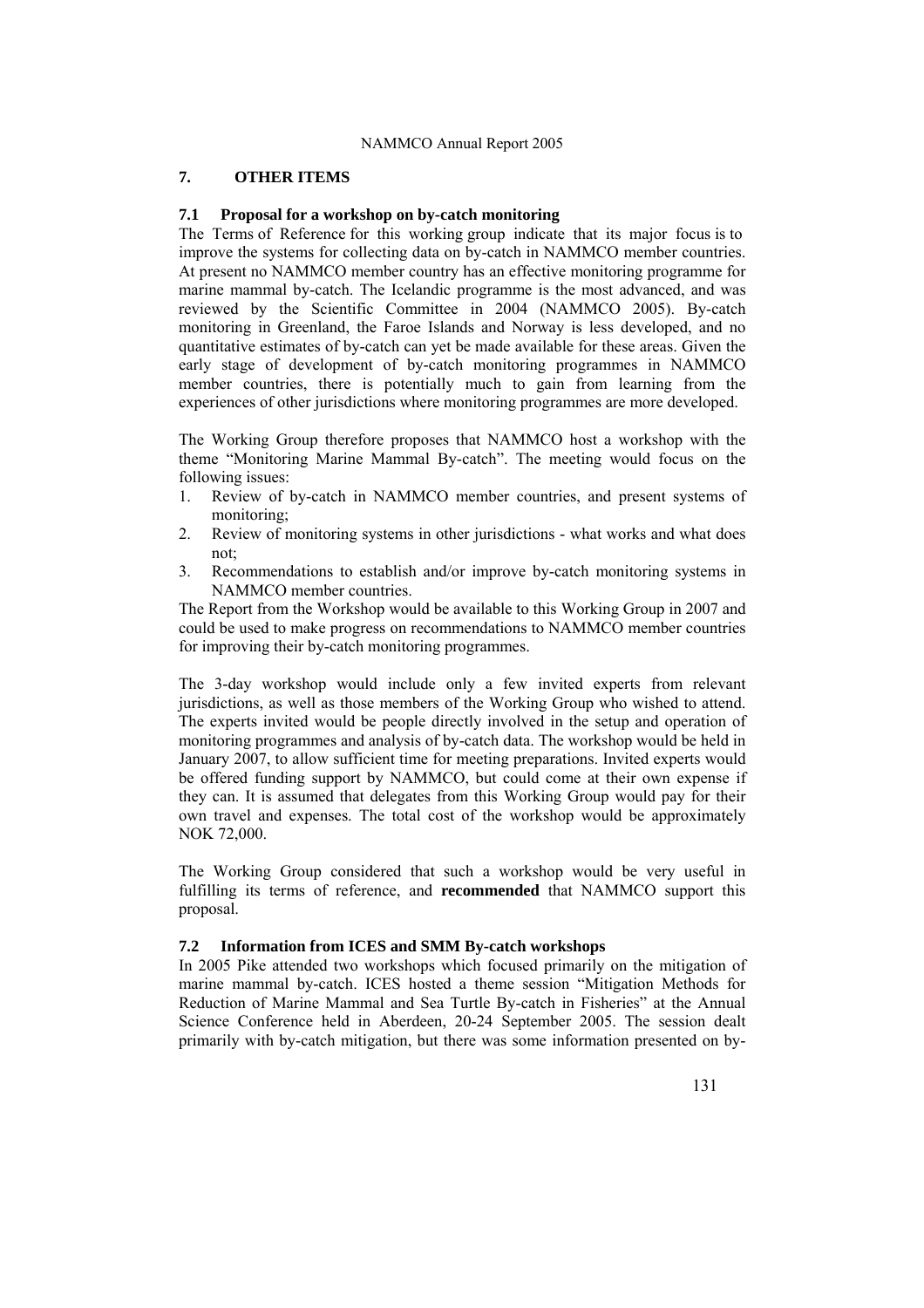catch monitoring programmes in Sweden and Finland. The Society for Marine Mammalogy (SMM) hosted a workshop "Science and Implementation Considerations of Mitigation Techniques to Reduce Small Cetacean By-catch in Fisheries", immediately preceding their Biannual Meeting in San Diego on 10 December 2005. As indicated by the workshop title the main focus was on mitigation of by-catch in gillnet and trawl fisheries. There was considerable discussion about the effectiveness of pingers and operational problems with using them on a large scale. Abstracts of all papers from both conferences are available from the Secretariat.

### **7.3 Depredation and damage to fishing gear by marine mammals**

The Working Group noted that the depredation of fish from fishing gear by marine mammals, and consequent gear damage, had become a significant problem in some areas. Recognising that this item was outside its terms of reference, the Working Group suggested that this problem should be considered by the Management Committee for further action.

### **8. RECOMMENDATIONS**

In 2005 the Working Group provided a number of recommendations to improve the monitoring of by-catch in NAMMCO member countries (NAMMCO 2005). At that time the Management Committee noted that the Working Group was not able to complete its assessment of the potential for marine mammal by-catch in NAMMCO member countries, and therefore agreed to postpone a full consideration of the recommendations put forward by the Working Group until the next annual meeting. The Working Group therefore reiterated the recommendations first put forward last year, with some additions and modifications:

- 1. The Working Group reiterated and supported the recommendations of the Scientific Committee made in 2005 to improve the estimation of by-catch from the Icelandic monitoring system (NAMMCO 2005).
- 2. NAMMCO should host and support the proposed workshop "Monitoring Marine Mammal By-catch" described under 7.1.
- 3. The use of self reporting through fishery logbooks to estimate by-catch should be considered the minimum level of monitoring for NAMMCO member countries. To be effective, such a reporting system must report the presence or absence of by-catch for every gear set. It is also crucial that fishermen be kept informed about the programme.
- 4. Supplemental monitoring, probably through observer programmes, will be necessary for high risk fisheries and in cases of high conservation concern where more precise and reliable estimates are required.
- 5. Target levels of precision for by-catch estimation should be established. While these may be species or stock specific it was considered likely that such a level would likely be at least as precise as that established by the EU, *i.e.* cv  $\leq 0.3$ .
- 6. Norway should continue to develop its observer programme for offshore fisheries and the targeted collection of data from the coastal fishery, and provide estimates of by-catch with associated precision as soon as feasible.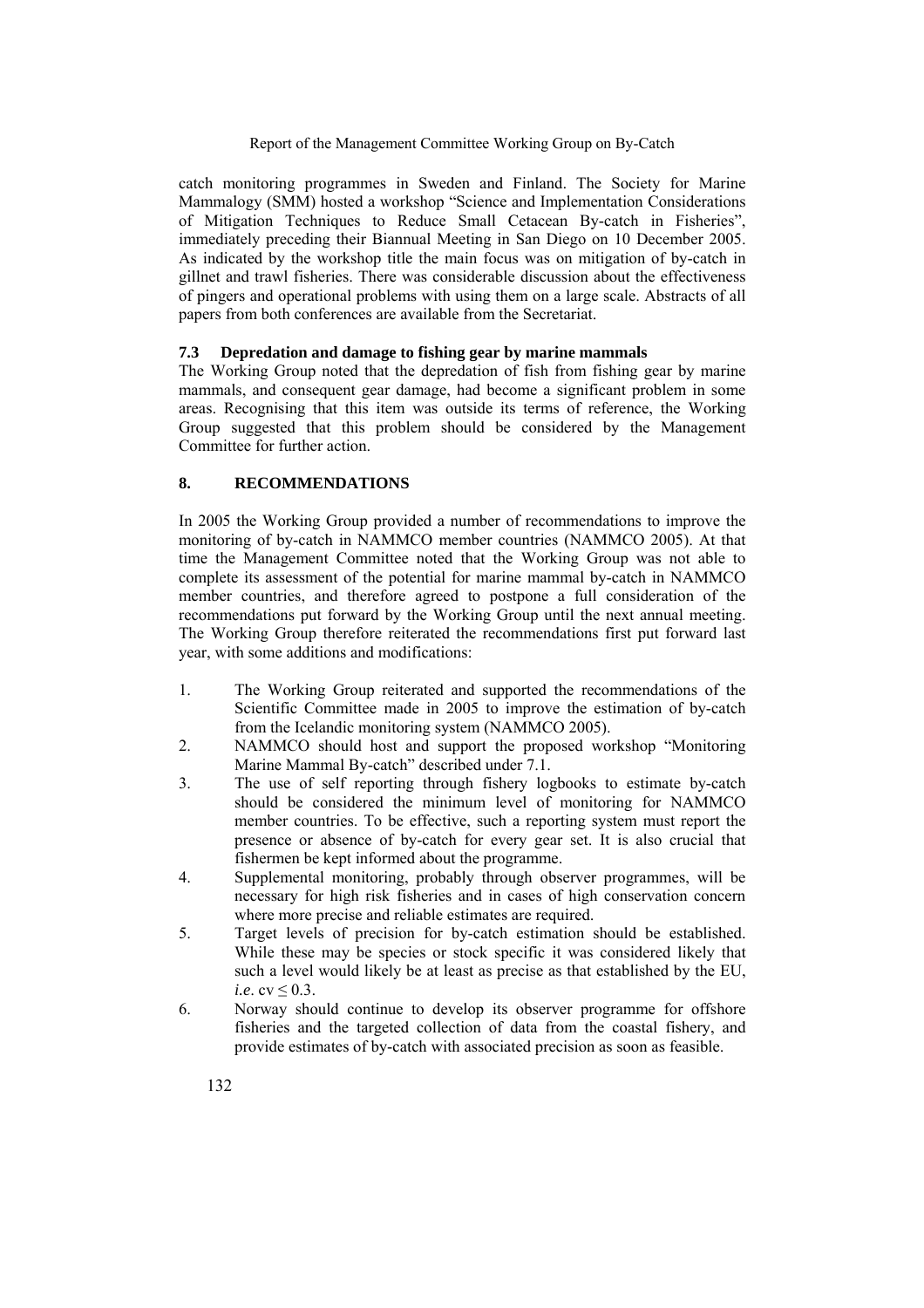- 7. Norway is in the process of revising their logbook system and introducing electronic logbooks. The effective recording of marine mammal by-catch should be a part of this process.
- 8. For Greenland, catch of marine mammals resulting from some coastal fisheries with mixed species catches should be specified with regard to catching method.

# **9. FURTHER MEETINGS**

In general the Working Group found it far more productive to hold face-to-face rather than telephone meetings. If the recommended workshop is held in January 2007, it will be convenient to hold a meeting of the Working Group in conjunction with the Workshop. Otherwise the next meeting should immediately precede the next meeting of the Council.

# **10. ADOPTION OF REPORT**

The report was adopted on 14 March 2006.

# **REFERENCES**

- NAMMCO. 2004. Report of the Management Committee. In: *Annual Report 2003*, NAMMCO, Tromsø, pp. 75-132.
- NAMMCO. 2005. Report of the Management Committee. In: *Annual Report 2004*, NAMMCO, Tromsø, pp. 129-203.
- Ólafsdóttir, D. and Gunnlaugsson Th. 2004. Monitoring of marine mammal by-catch in the Icelandic gill net fishery. NAMMCO/SC/12/15

# **Appendix 1: AGENDA**

- 1. ADOPTION OF AGENDA
- 2. APPOINTMENT OF RAPPORTEUR
- 3. INFORMATION REGARDING ONGOING MONITORING AND MANAGEMENT OF MARINE MAMMAL BY-CATCHES OUTSIDE THE NAMMCO AREA
	- 3.1 European Union
- 4. REVIEW PROGRESS IN MONITORING AND MANAGEMENT OF MARINE MAMMAL BY-CATCHES WITHIN THE NAMMCO AREA
	- 4.1 Progress in monitoring marine mammal by-catches by NAMMCO Member Countries
	- 4.2 Evaluation of procedures developed and implemented by NAMMCO Member Countries
		- *4.2.1 Norway*
		- *4.2.2 Other countries*
- 5. EVALUATION OF THE POTENTIAL RISK OF MARINE MAMMAL BY-CATCH IN THE FISHERY WITHIN THE NAMMCO AREA